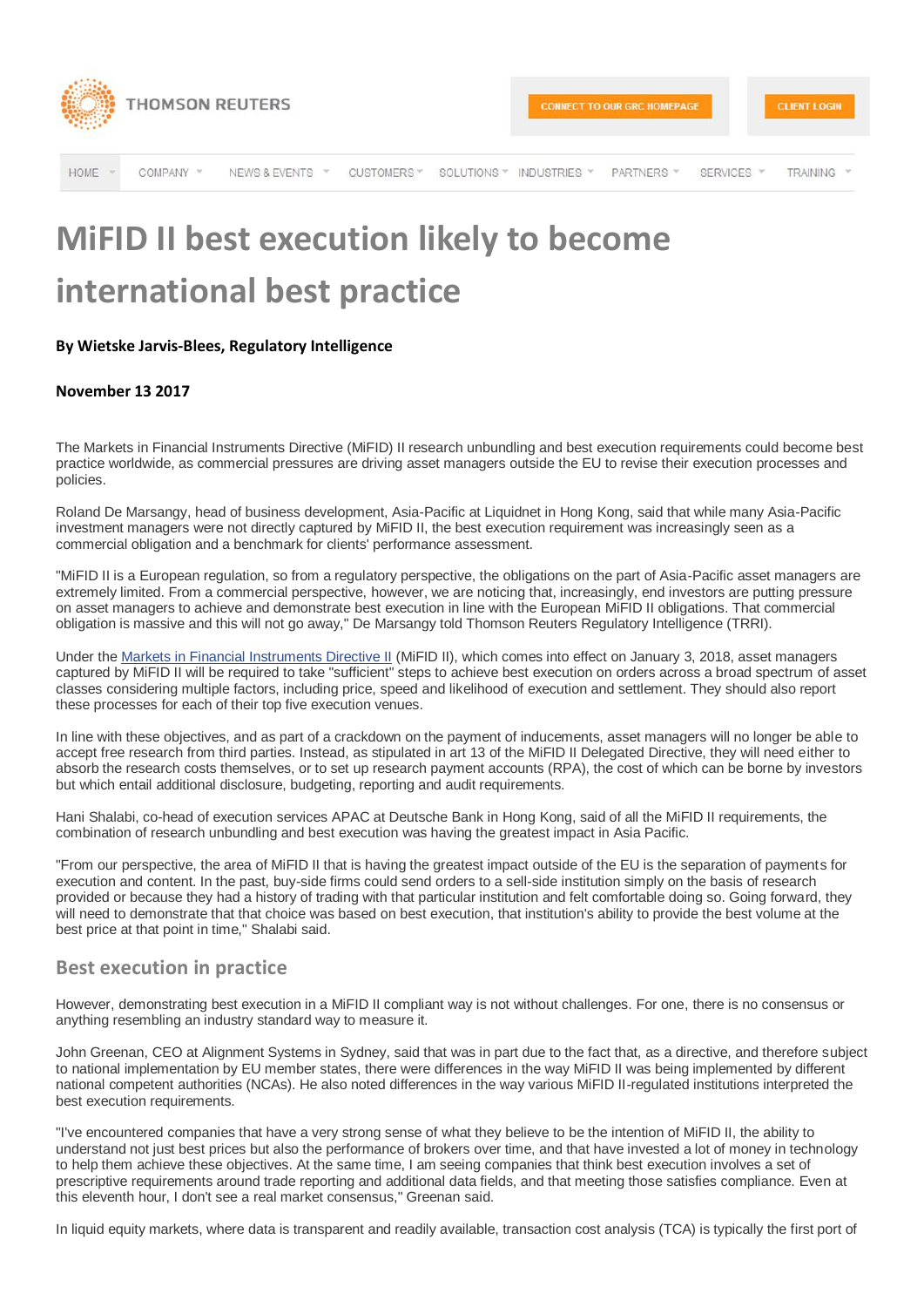call when complying with best execution requirements, at least insofar as it presents a set of performance metrics that demonstrate the quality of execution of a particular order.

There has also been a fairly large uptick in the number of asset managers using so-called algo wheels and broker wheels to systematically select algorithms and brokers to allocate orders to. This, in turn, can contribute to meeting the MiFID II best execution requirements.

In less liquid markets, however, algo wheels are virtually non-existent and the data required to support the TCA may not be available. Indeed, a recent survey by CRISIL of 92 asset managers subject to the full scope of MiFID II found that more than twothirds of those surveyed were still undecided about defining the best execution criteria for fixed-income and other non-equity products.

That was due to the lack of appropriate pricing references and viable TCA products for fixed-income and over-the-counter (OTC) offerings. At the same time, firms reported significant challenges with data management (sourcing, retention, integration, quality and validation) across multiple trading channels.

Where there are large orders in less liquid markets, Shalabi said an indication of interest (IOI) could be used to demonstrate best execution, but he added that there was no perfect way to make such assessments.

"In my view best execution is almost impossible to measure. TCA is the best you can do at this point in time, but it's by no means perfect because there are many variables at play. Proving that your algo platform works really well from a performance perspective, from a TCA perspective, and also maximising and cleaning up your IOIs to your clients to ensure they are tagged correctly and actionable are the two things that are going to drive best ex[ecution] as it stands right now," Shalabi said.

Under MiFID II, however, best execution is about more than price, so relying on TCA alone is not sufficient.

Dan Enstedt, vice president, business development at FlexTrade in Sydney, said MiFID II had shifted the focus of best execution implementation away from price toward the process of deciding on best execution as a whole. "In the past, best execution was all about the outcome and the final execution price. Under MiFID II, it is about the process as a whole, how do you perform best execution and how do you ensure you meet the requirements," Enstedt said.

He said while TCA was a natural first answer to best execution in the liquid markets, best execution under MiFID II was about more than price and transaction costs.

"There are all these other factors that you have to take into consideration and that are not typically included in a standard TCA report. Similarly, simply taking the results from an algo wheel to a regulator does not qualify as a best execution policy; it helps you make a more informed selection but it is only one component of the overall best execution process," Enstedt said.

De Marsangy said that, in future, asset managers would need to demonstrate a much better understanding of the market.

"Requests for quotation [RFQs] will still be part of the process, but when you talk to regulators, the first thing they'll ask you is, 'why did you ask these five brokers'? That selection process will become a key component. It's important on the equity side, but it is even more important for less liquid products because you won't have the data to support proper TCA. Best execution will mean that you have demonstrated that you've gone through the process and that you provide the best service for your end clients. Buy-side traders need to have a good idea of the price they are willing to trade at, in some ways making them price makers instead of price takers," De Marsangy said.

According to Greenan, buy-side firms need to invest more in good-quality data to be able to assess market micro structures and to analyse brokers' execution capabilities on a per stock basis.

"Some people think that best execution means you send a request for quotes to five banks, you take the best price, you execute it and you've got a time-stamped audit trail and history that qualifies as a best execution policy. MiFID II is about more than that, you need to be able to demonstrate why you picked those five banks, why, at any point in time, their best price would have been the best price you could have got had you asked anyone on the street. That is what the more advanced buy-side firms in Europe are now looking to achieve and that requires a significant investment in data and technology," Greenan said.

To what extent MiFID II best execution will be adopted as global best practice remains to be seen.

Jason Foo, director, investment advisory at Deloitte in Sydney, said that in the absence of prescriptive regulatory requirements similar to MiFID II, asset owners should demand accountability and transparency of best execution. "The issue with some of these requirements is that if it doesn't have a commercial impact on business, [has] immaterial performance impact and [is] not driven from the top, there is little incentive to implement. Super funds and asset managers should use this opportunity to develop effective oversight of best execution. Many asset managers in Australia are already conducting sophisticated TCA or have a best execution policy to win institutional mandates," he said.

Greenan said that for fund managers not directly captured by MiFID II, the importance of the best execution requirements might take some time to become apparent but that, over time, winning global business should become contingent on being able to demonstrate best execution.

"Investment allocations are reviewed on a regular basis, but it takes time for all of the mandates to reach their review cycles. As a general rule, asset managers will spend the bare minimum they can get away with, but when a large asset owner requests MiFID II compliance, it will happen. Over the next few years, you can expect a lot of the language covering the mandates to include a requirement for processes to be MiFID II-compliant, and this is what will drive the extraterritorial nature of MiFID II best execution," Greenan said.